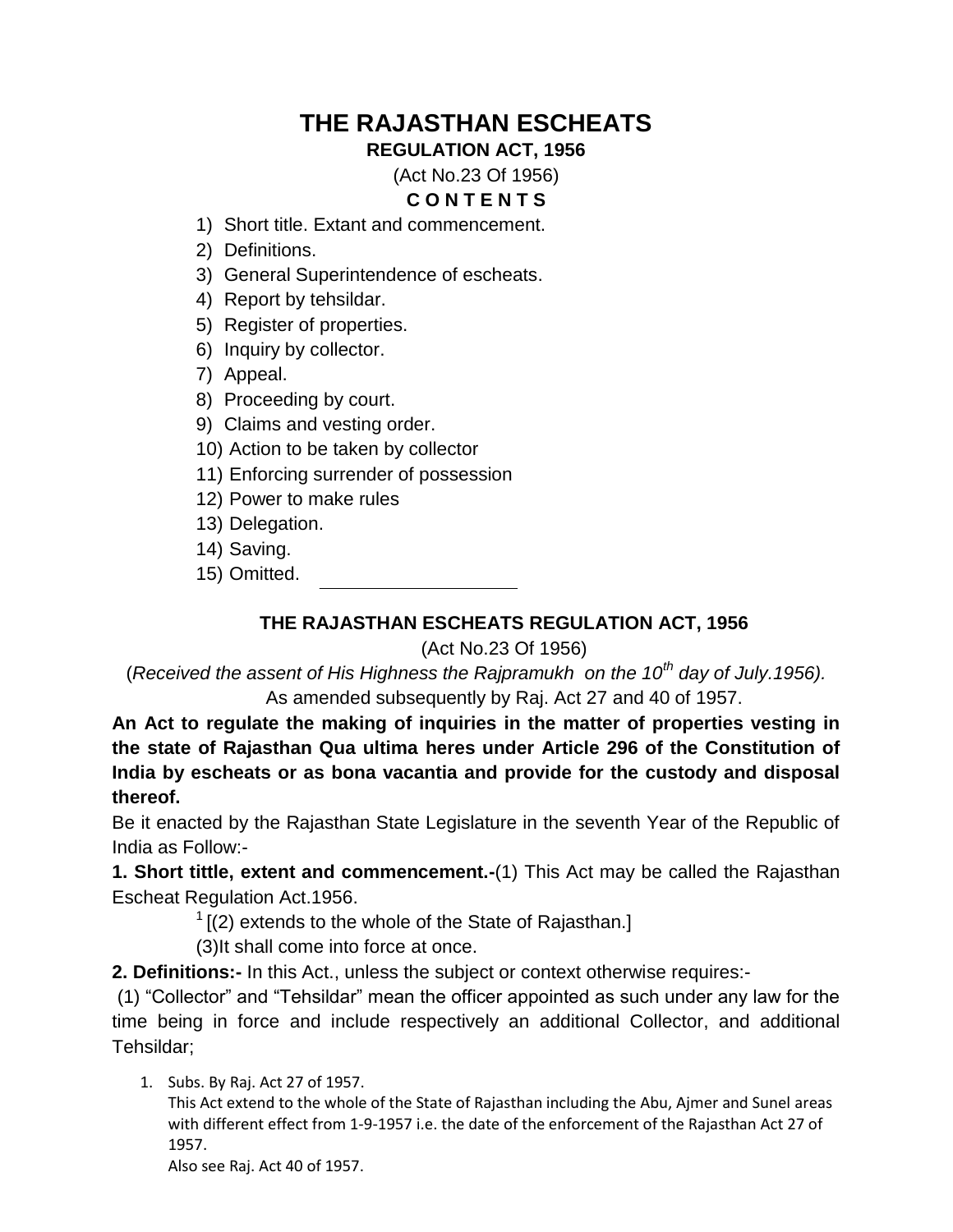(2) "Court" means the court of the District Judge having Jurisdiction over the place where the property to which this Act applies is situated and. When such property is situated within the jurisdiction of more than one such Court, means the high Court.

(3) "Prescribed" means prescribed by rules made under this Act.

(4) "Property to which this Act applies" means any property vesting in the State *qua ultima heres* under Article 296 of the Constitution of India by escheats or as bona vacantia;

 $(5)^{1}$ [x x x]

**3. General Superintendence of escheats**.:-The general superintendence of all property to which this Act applies is vested in the collector who will inform himself fully through the Assistant Collectors and Tehsildars subordinate to him of all such property and act in the matter subject to the directions of the Board and the orders of the State Government.

**4. Report by Tehsildar:-** (1) Upon receipt of information as to the existence within Tehsil of any property to which this Act applies. Whether or not in the possession of any person, the Tehsildar shall-

(a) Ascertain whether or not there is any person entitled to such property.

- (b) Prepare an inventory thereof showing the prescribed particular.
- (c) Take over possession of it in the prescribed manner, and
- (d) Make a report of the collector:

Provided that if such property is in the present possession of any person, such possession shall not be disturbed.

(2) Any property of which possession is taken under sub-section (1) and which is subject to speedy and natural decay or consists of live-stock or is otherwise of perishable nature may be forthwith sold by public auction by the Tehsildar and the fact of such sale together with the amount of the proceeds thereof shall be reported to the Collector.

**5. Register of properties.-** The Collector shall cause to be kept and maintained a register in which shall be entered all the particulars of such item of every property to which this Act applies and also, in the case of any such property having been sold under sub-section (2) of section 4, the amount of sale proceeds thereof.

**6. Inquiry by Collector.-** (1) Upon receipt of a report under section 4, the Collector shall immediately-

- a) Make such order as he thinks proper respecting the possession, maintenance, management, safe custody and taking care of each item of every property specified in the report, and
- b) Issue a proclamation specifying the prescribed particulars and calling upon all persons having any interest therein or right thereto to prefer their claims in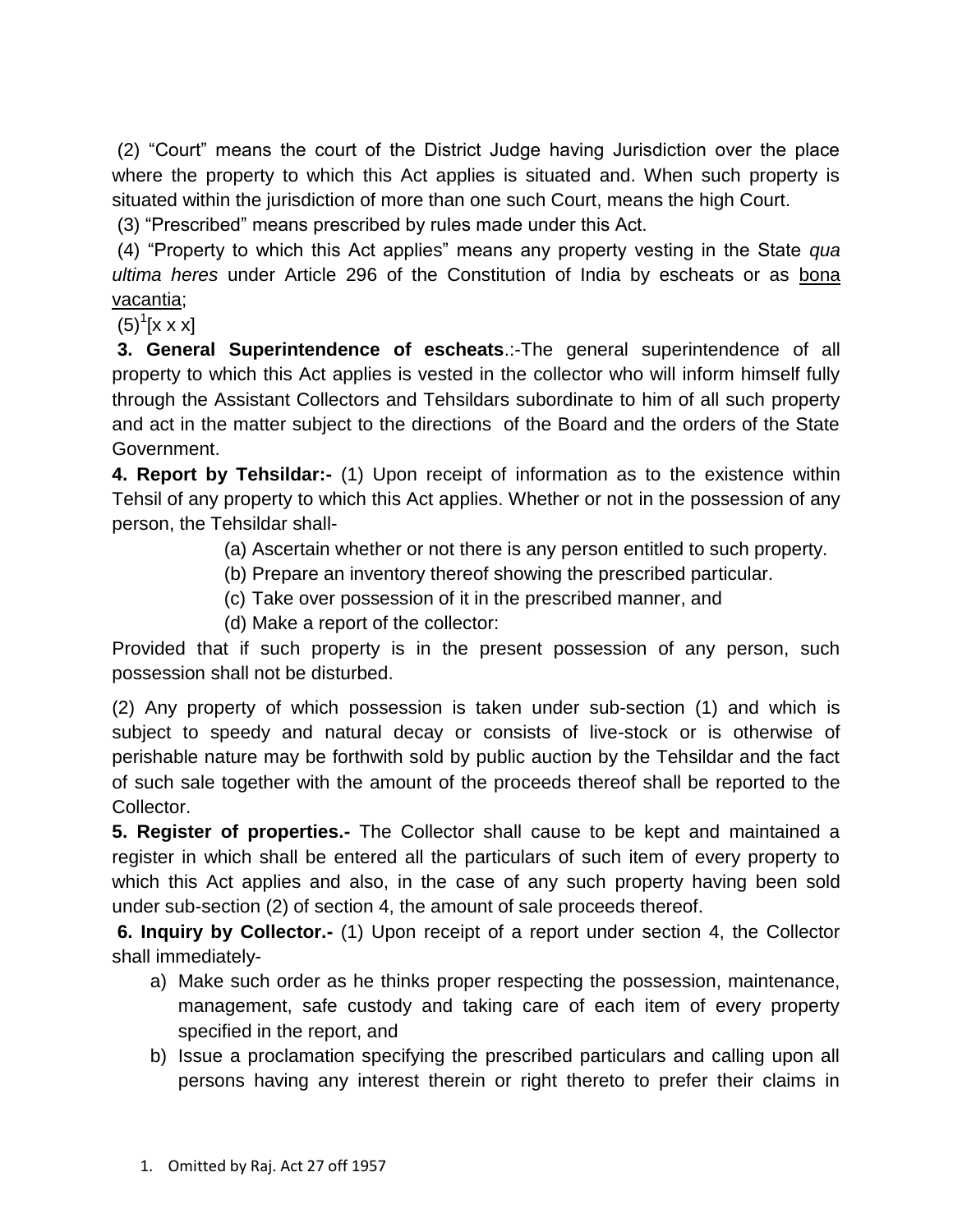c) respect thereof to the Collector within thirty days from the service thereof in accordance with sub-section (2).

**Explanation.-**In the case of any such property consisting of land or other immovable property, the word "management" shall include the making of necessary arrangements for the cultivation and letting the same.

(2) The proclamation issued under clause (b), of sub-section (1) be served.-

- i. By exhibiting a copy thereof at some conspicuous spot on or adjacent to the place where the last known owner of such property, if any, resided last or where the property was found and also, in the case of such property being immovable, on such property,
- ii. By having the contents thereof proclaimed at the aforesaid place by beat of drum.
- iii. By affixing a copy thereof on the notice board of the office of the Collector issuing it, and
- iv. By publishing a copy thereof in the  $1$ [Official Gazette] and, where the last owner of such property, if any, was, at the time of his death, residing in some place outside the State also in some local daily newspaper having free circulation in the region.

 (3) Any income accuring from any such property shall be kept in deposit till the final disposal of all claims in respect thereof.

 (4) If any property to which this Act applies consists of several items lying within different districts,the board shall decide as to the Collector of one of such districts who shall proceed under this section in respect of the entire property.

 (5) It shall be the duty of the Collector to obtain full information from the public records and by personal inquiries respecting any property to which this Act applies, being in all caes careful not to infringe any private rights or to occasion unnecessary trouble or vexation to individuals.

 (6) Every claim preferred within the same time specified in sub-section (1) shall be enquired into in the prescribed manner and if the Collector is satisfied as a result of such inquiry that the claimant is entitled to any such property and has the right to receive and hold the same in any capacity whatsoever, such property, together with the income, if any accrued therefrom and kept in deposit under sub-section (3) shall be delivered to him on payment of the payment of the expenses, if any incurred in the maintenance, management, safe custody and taking care thereof:

 Provided that any claim preferred after the expiry of the time specified in subsection (1) may be accepted and enquired into if the Inspector is satisfied that the claimant had sufficient reasons for not preferring the claim within such time:

 Provided also that if any such property has been sold under sub-section (2) of section 4 the claimant shall be entitled to get the sale proceeds thereof on payment of such expenses and the costs, if any, of the sale.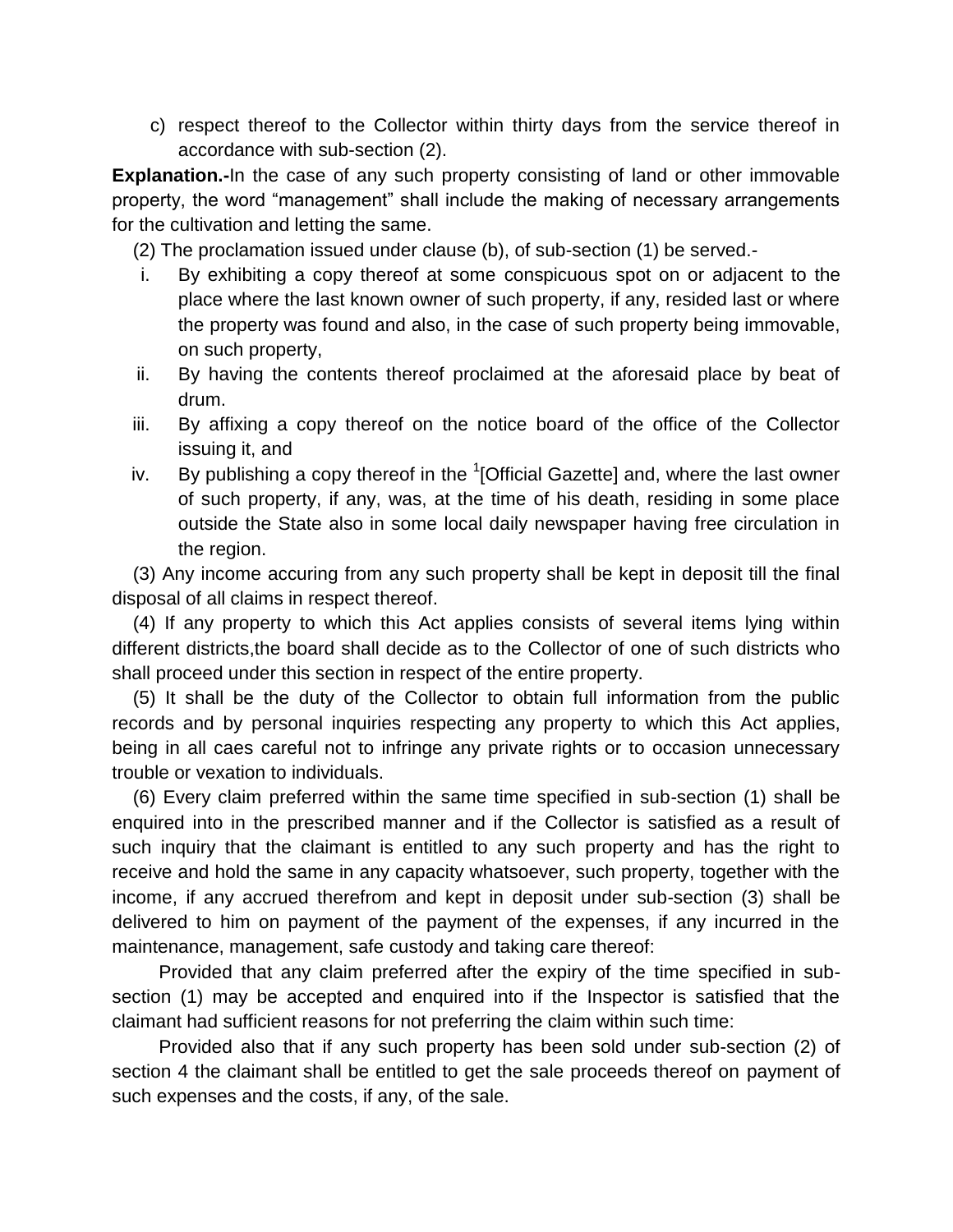(7) The collector may, if any inquiry under this section involves a complicated question of law as to title or status which has not been previously adjudicated upon by a Civil Court of competent jurisdiction, and shall, if there are two or more claimants in respect of the same property, require any or all of the claimants to apply for a succession certificate in respect of such property or to institute a suit for a declaration of title thereto within such period not exceeding six months in the aggregate as the Collector may from time to time fix, and if such application or suit has been made or instituted, the Collector shall stay the proceedings before him and the disposal of the property shall be subject to the result thereof.

 (8) The Collector may for reasons to be recorded in writing, make over any inquiry and claims under this section to any Assistant Collector subordinate to him. Such officer shall after taking the necessary steps in accordance with this section record his findings and submit the same to the collector.

(9) If the Collector is satisfied after enquiry in accordance with this section that-

- a) The property in question is not of the nature to which this Act applies, he shall order the proceedings to be closed and the property to be allowed to remain with the person in whose possession it might then be, or if possession thereof has been taken under section 4, of section 6, to be restored to the person from whom possession was so taken, or
- b) The last owner of the property in question died in the state and without leaving any known heir, that the claim preferred under sub-section (6) is not *prima facie* maintainable, that there is no such person entitled to claim such property and that it is a bona fide case of property vesting in the state as ultima heres under Article 296 of the Constitution of India,

By escheats or as bona vacantia, for want or rightful owner, he shall apply to the court for a vesting order in respect of the property and for the custody thereof in the meanwhile:

 Provided that no application for restoration of such possession or fan vesting order shall be made until the time prescribed for preferring an appeal under section 7 has expired or until the appeal, if any, preferred has been disposed of.

**7. Appeal.-**Any informer aggrieved by the final order of the Collector under sub-section (9) of section 6 may appeal to the Board within sixty days of passing thereof.

# C O M M E N T R Y

**1. Duty and rights of an informer.-** An informer or complainant sets the Government machinery in motion in public interest. It is none of sets the Government machinery in motion in public interest. It is none of his duty to file an appeal when the Collector hold that the property is not escheat. He is not an aggrieved person in such a situation. The interest of the state is directly affected in every appeal. *Raghunath v. Ramjilal,* **1992 RRD 569.**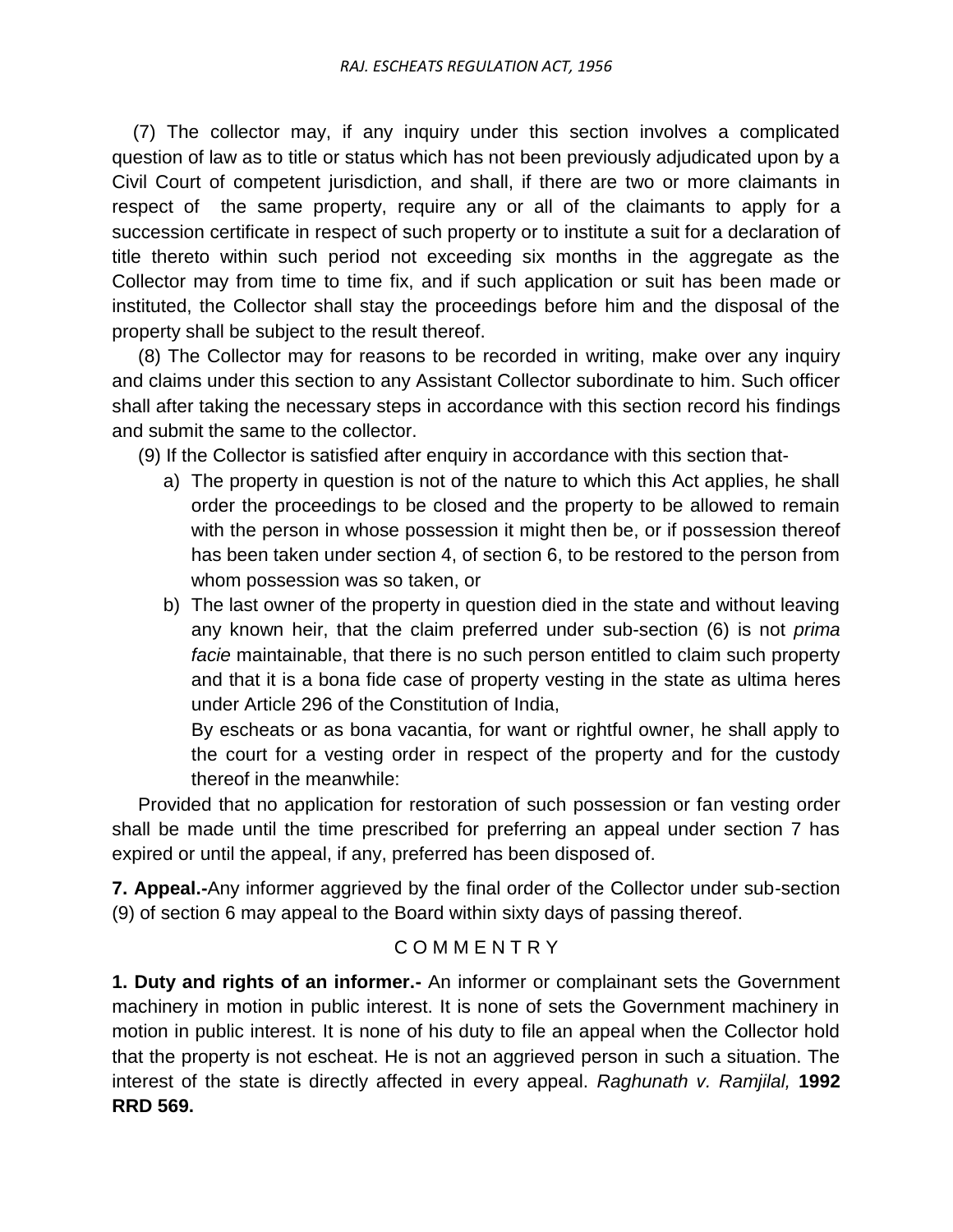**2. General.-**[1] Where the Collector passes an order under section 6(9) of this Act, it is a final order. The person aggrieved by such an order can prefer an appeal under section 7 of this Act, where the Collector/Additional Collector passes an interim order under section 6(9) an appeal is not maintainable. *Paradevi v. State of Rajasthan,***1975 KS 245=1975 RRD 519.**

 [2] Appeal provided u/s 7 only against final order of Collector. General superinterdence of properties vests in collector and board can also give directions to Collector-Addl. Collector could direct The. u/s 3 not to disturb possession of nonpetitioner.

 Appeal is a creature of statute. An appeal can lie if the law provides for it. Under section 7 of the Escheat Regulation Act appeal is provided only against a final order of the Collector passed under section 6(9) of the said Act and not against any others. The present order appeal is admittedly not an order under section 6(9). Therefore this appeal is clearly incompetent. Now we have to consider whether the order of the learned Additional Collector can be interfered with under section 3 of the said Act. Section 3 provided that the general superintendent of all property to which this Act applies is vested in the Collector who should inform himself fully through the Assistant Collector and Tehsildars subordinate to him of all such property and act in the matter, subject to the directions of the Board and the orders of the State Government. This clearly shows that the general superintendence of the Properties to which this Act applies vests in the Collector and the board can also give direction to the Collector. However, these directions can be given for the carrying out of the provisions of the Escheats Regulation Act when it is felt by the Board that those provisions are not being carried out by the Collector or that a general guidance is required to be given. *Yadram v. Kabul Singh,* **1974 RRD 511.**

[3] Collector passed final order on dt. 4-5-1971 declaring the disputed property to be escheat and submitting application under section 1 of the Act to D.J. appellant filed appeal on 30-11-1973 contending that he got knowledge of the death of the deceased on 20-9-73 and submitting application for copies on 29-9-73 and obtained copies on 1- 10-73 thus filed appeal on 30-1073. Held appeal was barred by limitations as he ought to have filed appeal latest by 21-10-73 or each days delay have to be explained. There is no sufficient reason to wait for full 30 days appeal held barred by limitation.

 How appellant came directly to the Board of revenue without putting his objection in lower competent courts is not explained. *Smt.Draupadi v. RameshwarDayal***1977 RRD 670.**

**8. Proceedings by court.-**(1) Upon the presentations of an application, the court shall issue a proclamation in the prescribed form calling upon any person claiming to be entitled to the property set out therein to attend and prefer his claim.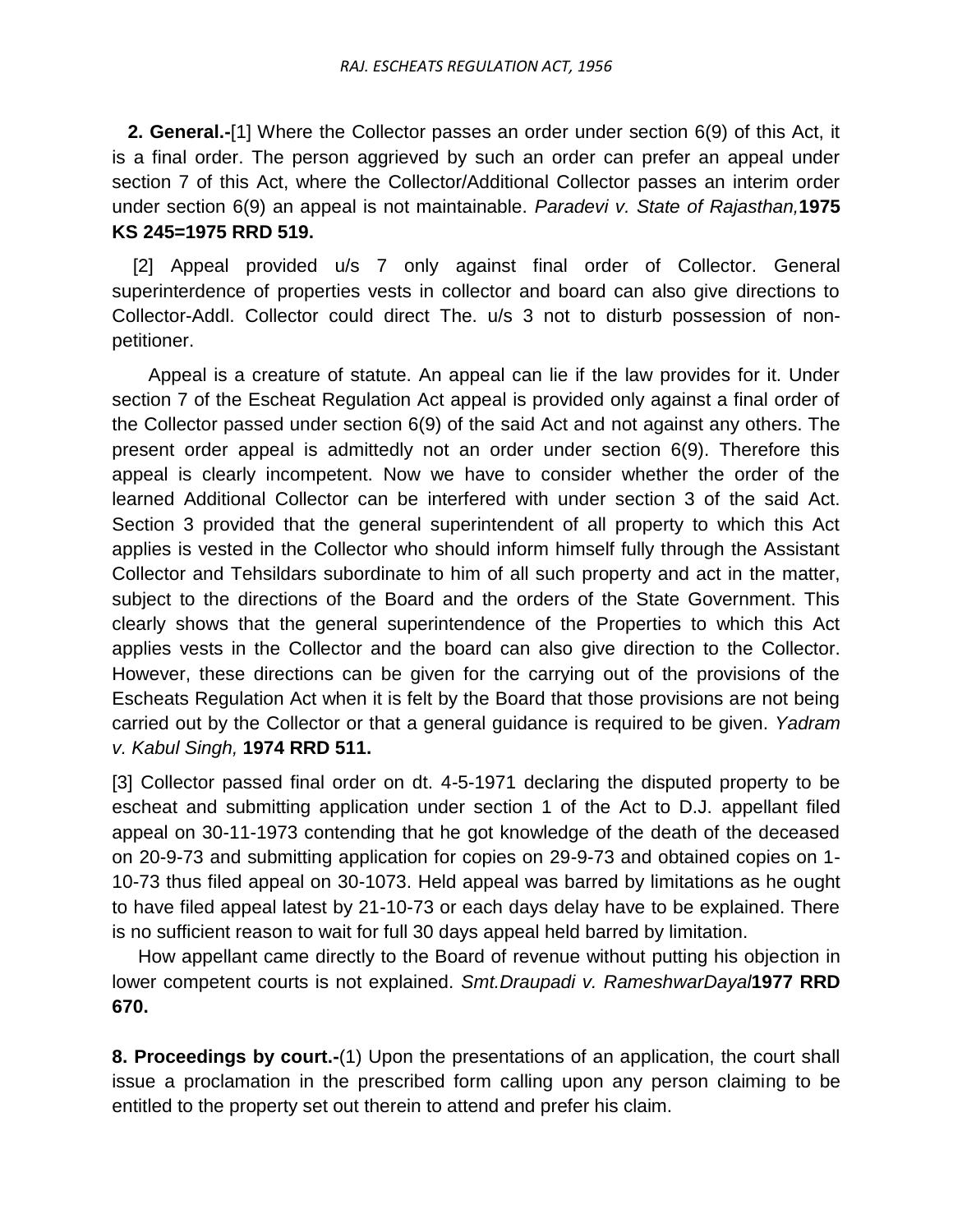(2) Such proclamations shall be served in the manner laid down in sub-section (2) of section 6 and also by affixing a copy thereof on the notice board of the court issuing it.

(3) The court may, pending the disposal of the application, appoint an administrator for the possession, safe custody, due care, maintenance and management of the property forming the subject matter of the application.

(4) Such administrator shall, previous to his entering upon office, give security in a sum to be fixed by the Court for the faithful discharge of his trust and shall be entitled to such remuneration as the Court may fix.

(5) In the event of the administrator falling to give such security and of there being no other person willing to accept the appointed and give the required security, the Court shall appoint the Collector to be the administrator with power to continue or alter the arrangements, if any, made under clause (a) of sub-section (1) of section 6 and without being required to give any security.

**9. Claims and vesting order.-**(1) If in response to the proclamation issued under section 10, any person prefer a claim and satisfies the court of his right to the possession of the property, in question or any part of it, the Court shall direct the Collector or the administrator, as the case may be, to deliver the property to such person after deducting or on payment of the expenses, if any, incurred in the maintenance, management, safe custody and taking thereof. The collector or the administrator shall act according to such direction and the provisions of sub-section (6) of the section 6 shall apply.

 (2) If no persons prefers a claim and establish his right the Court shall after the expiry of twelve months from the date of the service of proclamation issued under section 10, pass an order declaring the property in question to have vested in the state on the date of the death of the last owner thereof and send a copy of such order to the collector.

# C O M M E N T A R Y

**Scope of proclamation u/s 8.-If no claims are submitted and the claimant slept over** for 12 months after service of notice and proclamations the collector passed final order in absence of claim. Plea that no notice or opportunity was given can not be accepted. No revision or appeal shall lie to board against final order *D.J.Umed v. State of Rajasthan,* **1979 RRD=581.**

**10. Action to be taken by collector.-(1)** Upon receipt of the order passed under subsection (2) of section 9, the Collector shall pass orders for the sale of property by public auction, if it has not already been sold under sub-section (2) of section 4:

 Provided that if no such property or any part thereof consists of any work or artistic or historical importance, the importance thereof by sale or otherwise shall be subject to and in accordance with the orders of the State Government to which a report in that behalf shall be made.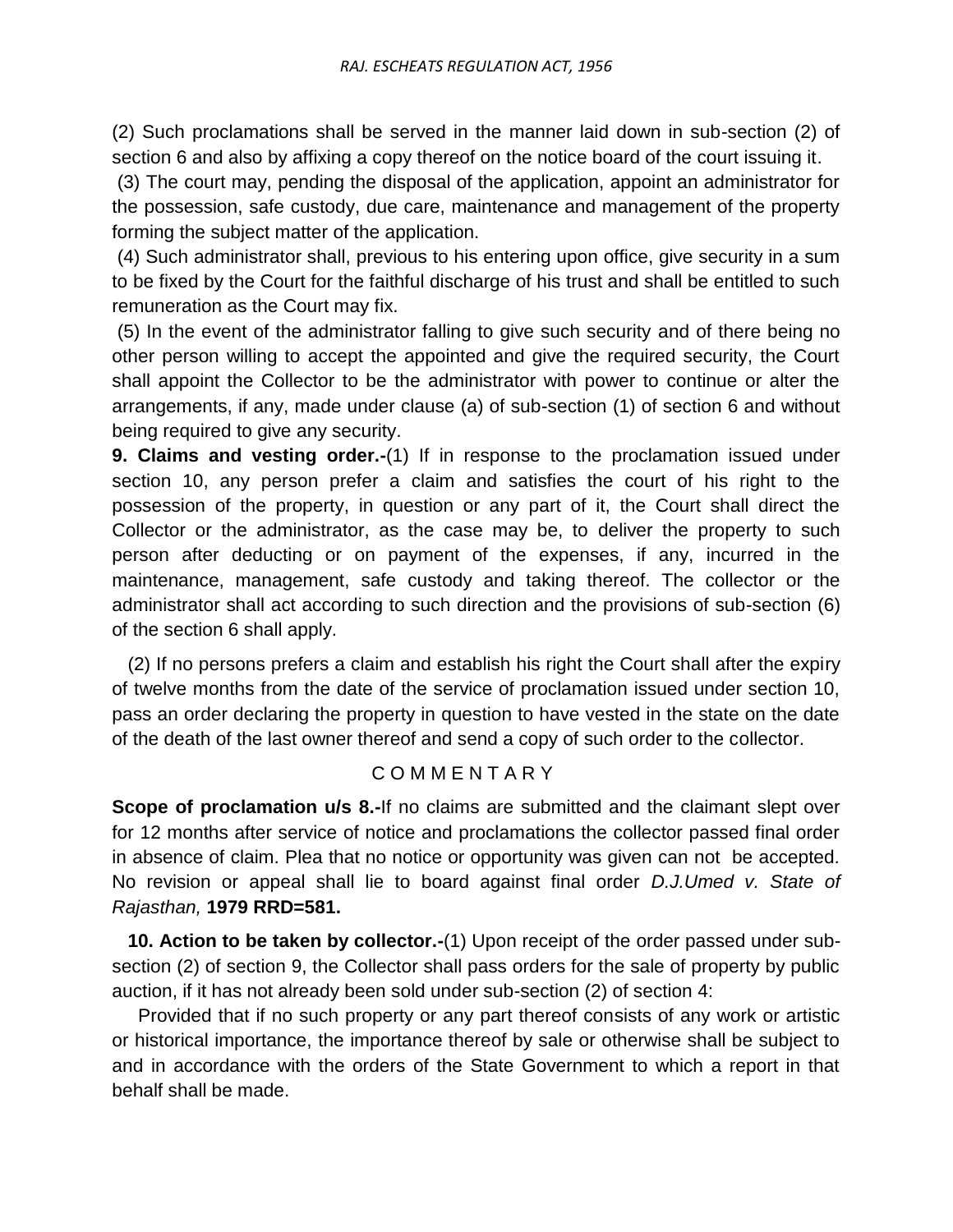(2) When an order for sale has been passed under sub-section (2) such shall be held and conducted in the manner laid down for the sale of like property for the recovery of arrears of revenue. (3) From the proceeds of such sale shall be recovered the cost thereof, if any, and expenses till then incurred in the maintenance, management, safe custody and taking care of the property sold and the surplus shall be kept in deposit for a further period of one year from the date of sale. (4) If during such further period no claim is preferred and established such deposit shall lapse to and vest in the State and be credited to the Consolidated fund of the State.

**11. Enforcing surrender of possession.-**If the Collector or any other officer acting under his direction is opposed, register or impended in obtaining possession in accordance with the provision of this Act over any property to which this Act applies, such Collector shall, If a Magistrate, enforce the surrender of such property and, if not a Magistrate, he shall send a requisition to a Magistrate who shall enforce such surrender.

**12. Power to make rules.-** The State Government may make rules generally for the purpose of carrying out the provisions of this Act, and in particulars for all matters, which, by this Act, may, or are required to be prescribed.

# C O M M E N T A R Y

 Statutory instruments including rules (and notifications, orders and regulations) do not come into operation on the date of which they are first made but on the day on which they are made available are known to public or to persons, whom it is sought to affect. *Sheoji v. Moti,* **1982 RRD 471.**

**13. Delegation.-**(1) The State Government may, by notification in the <sup>1</sup>[Official Gazette], delegate to the board all or any its powers, except the power to make rules. (2) The Board may, with the approval of the State Government, from time to time issue direction for the guidance of the Collector and subordinate revenue officers in carrying out the provisions of this Act,

**14. Savings.-**Nothing in this Act shall in any way- (i)Apply to or affect any proceeding taken in respect of any unclaimed property under the Code of Criminal Procedure, 1898, or under the Police Act, of the Central Legislature as adapted to  $2$ [the State of Rajasthan], or (ii) Be constructed to preclude any person who may conceive that he has just grounds of complaint on account of any orders which may be passed by the Collector or the Board or State Government or the Court under this Act from proceeding in the regular course of law for the recovery of any property to which such order relate or for compensation for any loss or injury supposed to have been unduly sustained by him.

**15.**  ${}^{3}[$ **x x x** $]$ 

- 1. Subs. by Raj. Act No. 27 of 1957.
- 2. Subs. by Raj. Act No. 27 of 1957.
- 3. Omitted by Raj. Act No. 27 of 1957.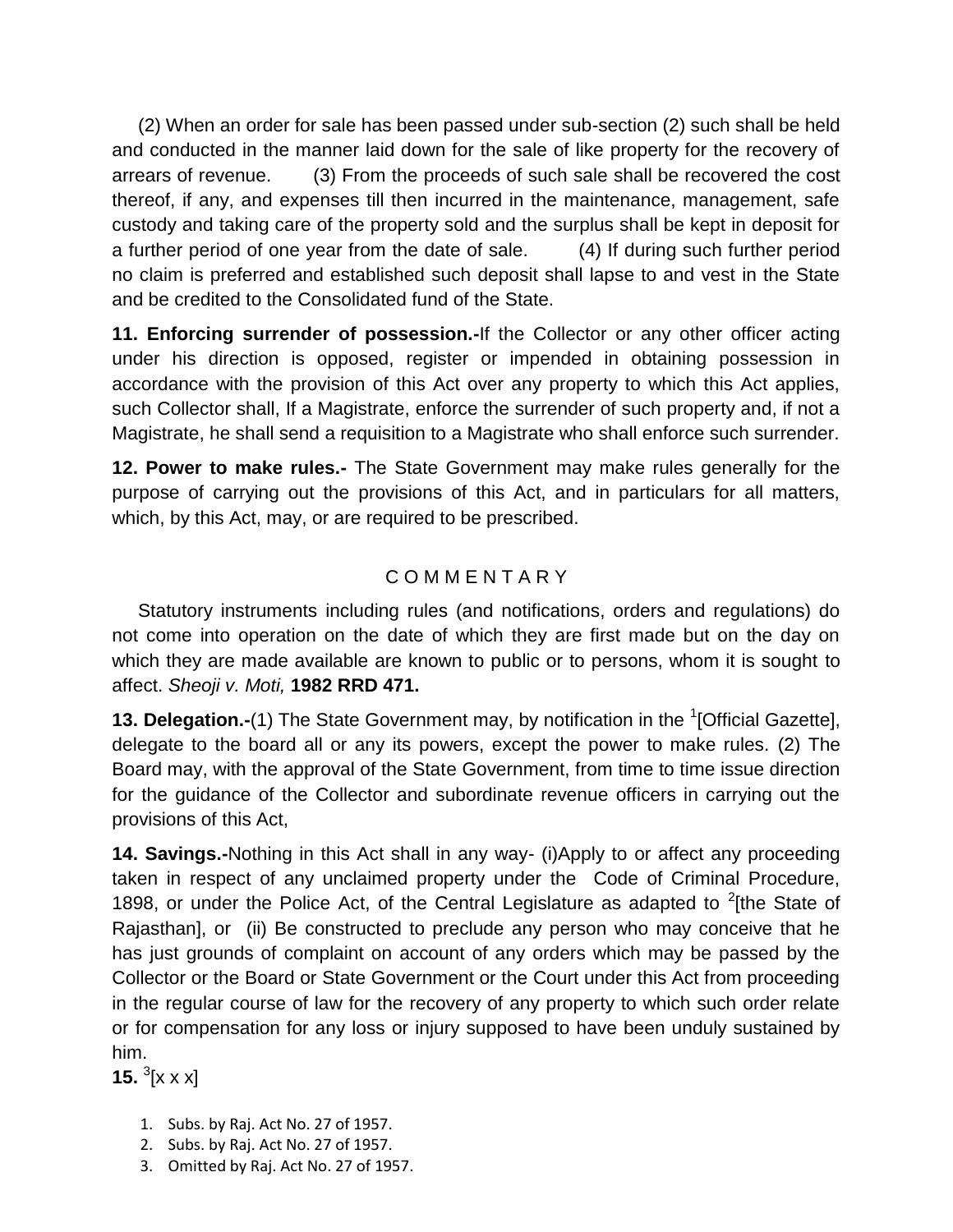# **THE RAJASTHAN ESCHEATS RULES, 1957 C O N T E N T S**

- 1. Short title and commencement.
- 2. Interpretations.
	- (i) The Act
	- (ii) Section
- 3. Inventory of property.
- 4. Mode of taking possession.
- 5. Particulars of proclamation u/section 6.
- 6. Enquiry under sub-section (6) of section6.
- 7. Form of proclamation under section 6.

# **THE RAJASTHAN ESCHEATS RULES, 1957**

[ *Notification No. F:8 (40) Rev./A/53 dated 8-3-57,pub. In Raj. Gaz. Part IV-C, dated 28- 3-57. ]*

In exercise of the powers conferred by section 12 of the Rajasthan Escheats Regulation Act, 1956, (Rajasthan Act No. 23 of 1956) the State Government is hereby pleased to make the following rules namely:-

# **1. Short title, extent and commencement.-**

- (1)These rules may be called the Rajasthan Escheats Rules, 1957.
- (2) They shall extend to the pre-Reorganisation State of Rajasthan.
- (3) They shall come into force at once.
- **2. Interpretations.-** In these rules, unless there is anything repugnant in the subject or context –
	- **(i)** "The act" means the Rajasthan Escheates Regulation Act, 1956 (Raj. Act No. 23 of 1956).
	- **(ii)** "section" means a section of the Act.
- **3. Inventory of property.-** If the property to which the act applies-
	- (a) is agricultural property, the inventory shall show the name of the village, the survey number, area and name of field, if any, soil classification and boundaries;
	- (b) is immovable property other than agricultural land, the inventory shall contain a description of such property sufficient to identify the same; in particular the name of the village, town or city, the name of the ward, mohalla, road or street and a description of the locality, number of house, if any, and boundaries;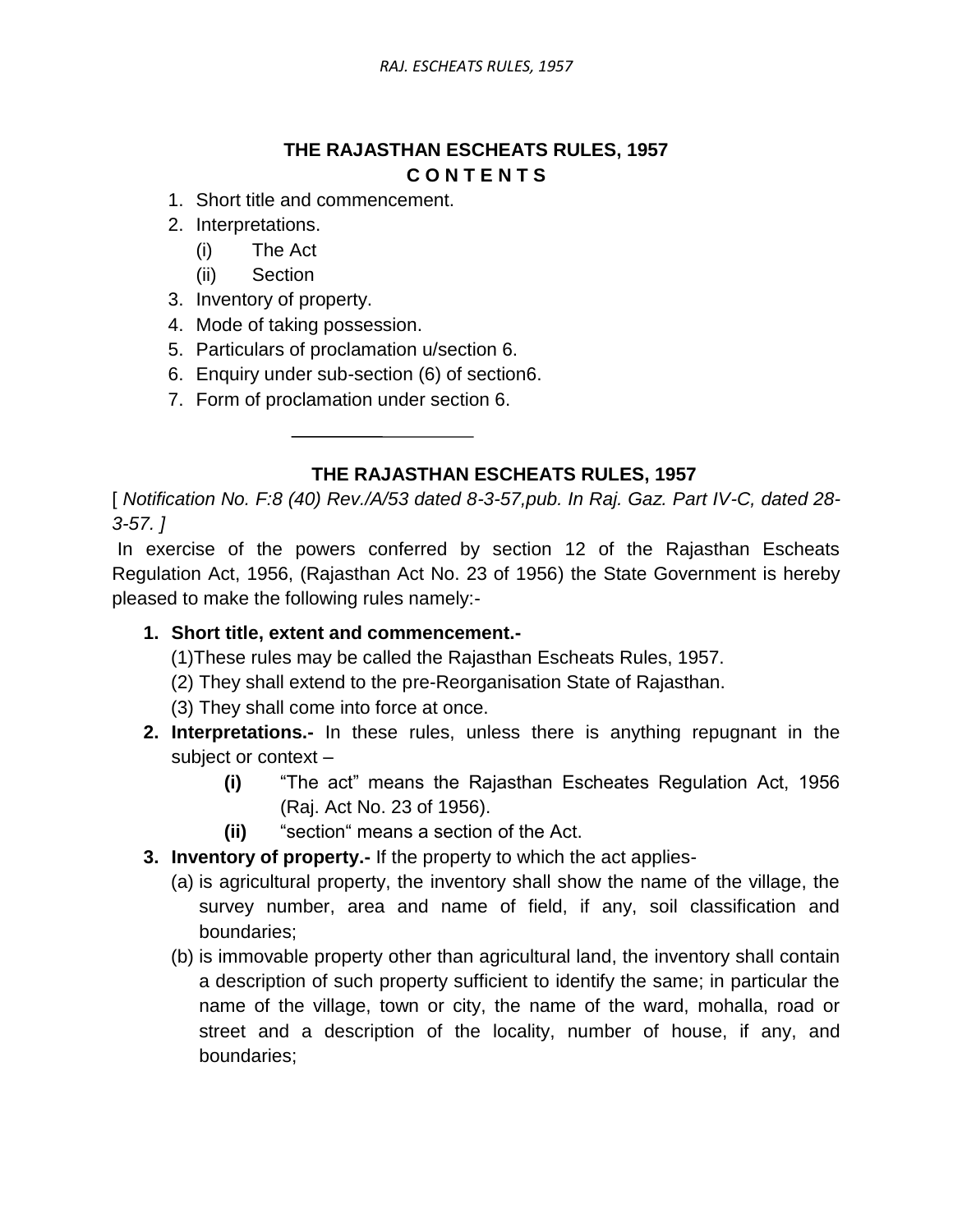- (c) is movable property, the inventory shall give a reasonable accurate and full descriptions of the property together with the nature and estimated of each articles and the name of the place where the property is.
- **4. Mode of taking possession.-** In the case of the property of the description mentioned in clause (a) and (b) of rule 3, the Tehsildar shall proclaim the fact of taking possession by beat of drum in the village, town or city concerned; and in the case of the property of the description mentioned in clause (c) of the same rule, he shall take physical possession of the property.
- **5. Particulars of proclamation under section 6.-**The proclamation under clause (b) of sub section. (1) of sec. 6 shall-
	- (a) give a description of the property sufficient to identify the same; and in case such property can be identified by boundaries or numbers in a record of settlement or survey, a specification of boundaries and numbers; in the case of movable property, its estimated value; and where the property has been sold in accordance with sub-section (2) of section 4. The amount of sale proceeds thereof.
	- (b) State the manner and the terms and conditions subject to which the property is being possessed, maintained, managed, kept and taken care of; and
	- (c) Call upon all persons having interest therein or right thereto to prefer their claims in respect thereof to the Collector in writing within 30 days from the service of the proclamation.
- **6. Enquiry under sub-section (6) of section 6.-** In enquiring into a claim preferred under sub-section (6), of section 6, the Collector shall take into consideration the information obtained by him under sub-section (5) of that section and any other titles, deeds and documents, if any, and he shall also record oral evidence, if any, produced by the claimant.
- **7. Form of proclamation under section 8.-**The proclamation under section 8 shall be in the form appended to these rules.